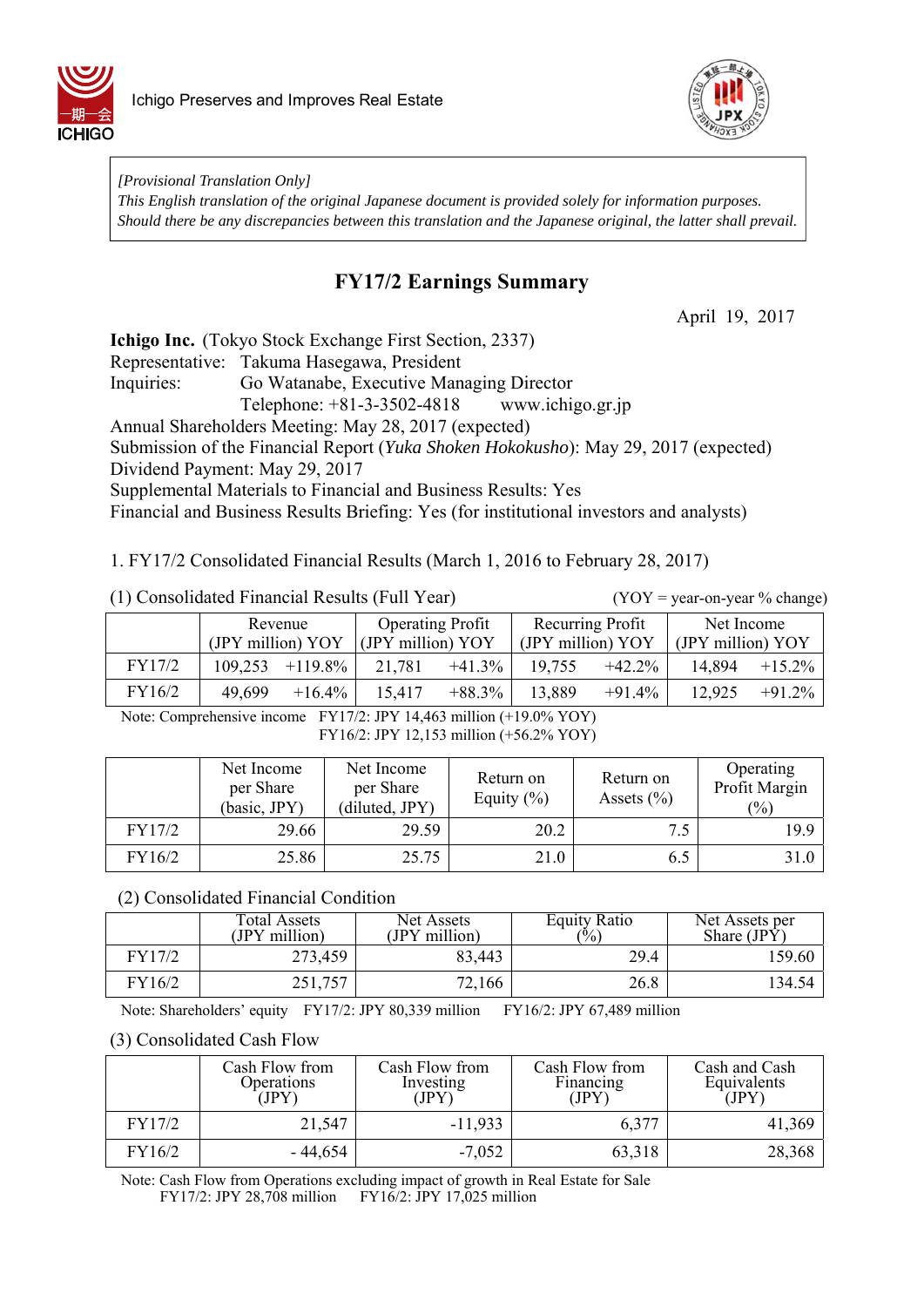### 2. Dividends

|                      | Dividend per Share (JPY) |                   |                          |                          |       | Total                        | Payout Ratio             | Dividend on                                  |
|----------------------|--------------------------|-------------------|--------------------------|--------------------------|-------|------------------------------|--------------------------|----------------------------------------------|
|                      | First<br><b>Ouarter</b>  | Second<br>Quarter | Third<br><b>Ouarter</b>  | Fourth<br><b>Ouarter</b> | Total | Dividend<br>(JPY<br>million) | (consolidated)<br>$(\%)$ | <b>Equity Ratio</b><br>(consolidated)<br>(%) |
| FY16/2               |                          |                   | $\overline{\phantom{0}}$ |                          | 3     | 1,504                        | 11.6                     | 2.4                                          |
| FY17/2               |                          |                   | $\overline{\phantom{0}}$ |                          |       | 2,516                        | 16.9                     | 3.4                                          |
| FY18/2<br>(Forecast) | _                        |                   | $\overline{\phantom{0}}$ | 6                        | 6     |                              | 22.2                     |                                              |

Changes since the previously announced forecast: None

## 3. FY18/2 Full-Year Consolidated Forecast (March 1, 2017 to February 28, 2018)

|        |                                 |           |                               |          | $(YOY = year-on-year \% change)$ |          |
|--------|---------------------------------|-----------|-------------------------------|----------|----------------------------------|----------|
|        | Revenue                         |           | <b>Operating Profit</b>       |          | Recurring Profit                 |          |
|        | (JPY million) YOY               |           | (JPY million) YOY             |          | (JPY million) YOY                |          |
| FY18/2 | 75,500                          | $-30.9\%$ | 20,600                        | $-5.4\%$ | 18,300                           | $-7.4\%$ |
|        | Net Income<br>(JPY million) YOY |           | Net Income per Share<br>(JPY) |          |                                  |          |
| FY18/2 | 13,500                          | $-9.4\%$  | 26.98                         |          |                                  |          |

Changes since the previously announced forecast: None

Note: Ichigo provides a full-year earnings forecast, but not a half-year forecast, because Ichigo believes the longer full-year forecast is more consistent with global best practice and the focus of Japan's Corporate Governance Code on growing long-term sustainable corporate value.

### 4. Other

- (1) Changes in significant consolidated subsidiaries New subsidiary: GK Daiba Jisho Tokumei Kumiai Subsidiaries removed from consolidation: GK Motoazabu Holdings Tokumei Kumiai GK Ikenohata Holdings Tokumei Kumiai
- (2) Changes in accounting standards/principles, changes in accounting estimates, and revisions to previous financial statements

| (i) Changes in accounting standards/principles:             | Yes (no earnings impact) |
|-------------------------------------------------------------|--------------------------|
| (ii) Changes in accounting principles other than the above: | None                     |
| (iii) Changes in accounting estimates:                      | None                     |
| (iv) Revisions of previous financial statements:            | None                     |
|                                                             |                          |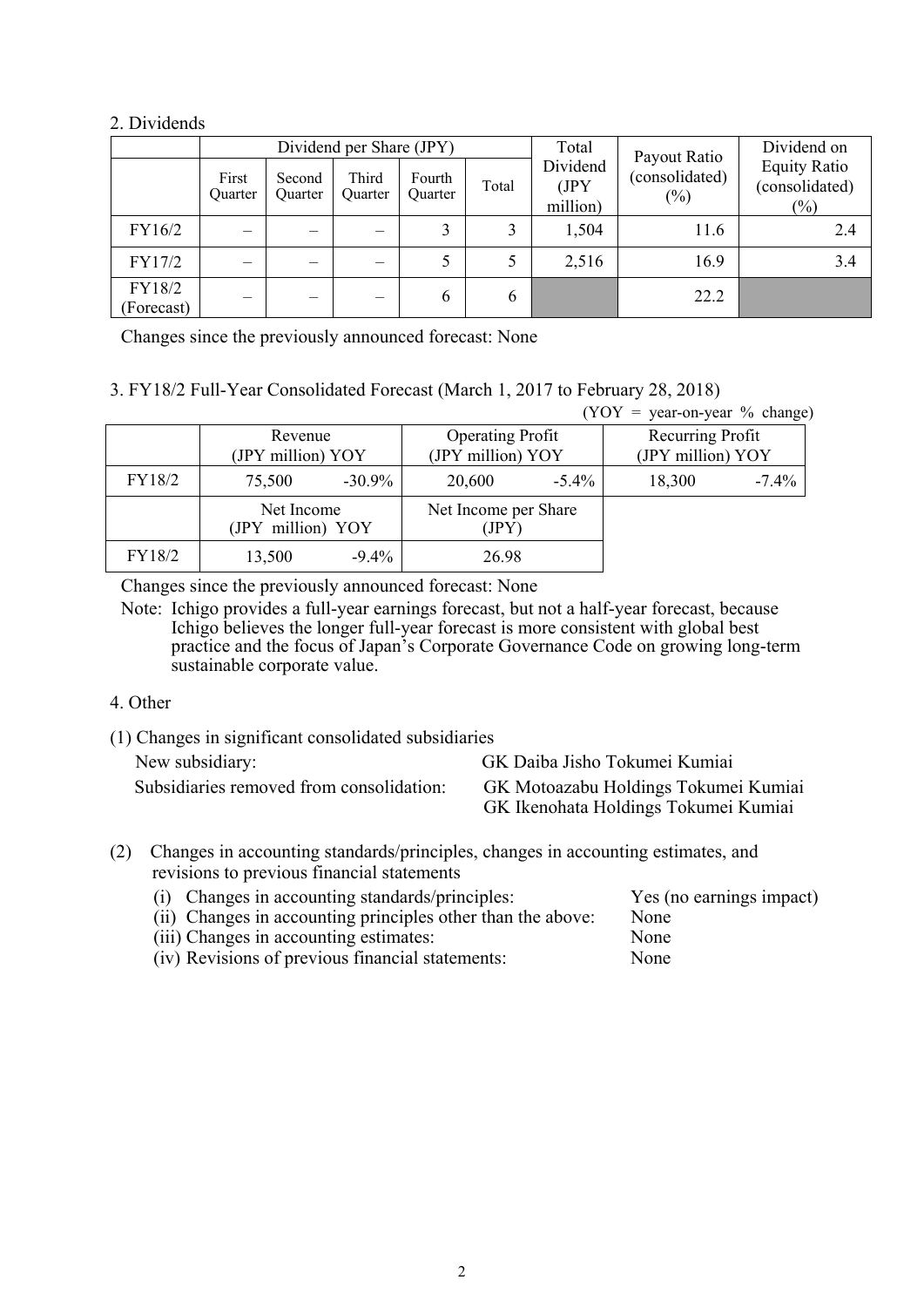- (3) Number of outstanding common shares
	- (i) Number of outstanding shares including treasury shares

| FY17/2: | 503,712,300 |
|---------|-------------|
| FY16/2: | 502,523,100 |

(ii) Number of treasury shares

| FY17/2:    | 329,600 |
|------------|---------|
| $FY16/2$ : | 884,200 |

(iii) Average number of outstanding shares

| FY17/2: | 502,257,080 |
|---------|-------------|
| FY16/2: | 499,799,233 |

#### Note on Appropriate Use of Forecasts

Forward-looking statements contained in these materials are based on judgments regarding information that was available to Ichigo as of the announcement date. However, these statements involve risk and uncertainties, and actual earnings may differ significantly from the indicated forecasts.

#### 5. Segment Information

Asset Management generates fee income via the management of Ichigo Office REIT (8975), Ichigo Hotel REIT (3463), Ichigo Green Infrastructure Investment Corporation ("Ichigo Green," 9282), and providing real estate services related to real estate acquisition, operation (property management/building maintenance), and disposition.

Value-Add preserves and improves real estate. Ichigo receives rental income during the period it is carrying out its value-add, along with earning profits on sale that reflect the real estate's higher value after the value-add is complete.

Clean Energy is utility-scale solar power production that supplies clean energy and brings productive use to idle land.

Other is primarily legacy securities investments that are not related to the above three segments.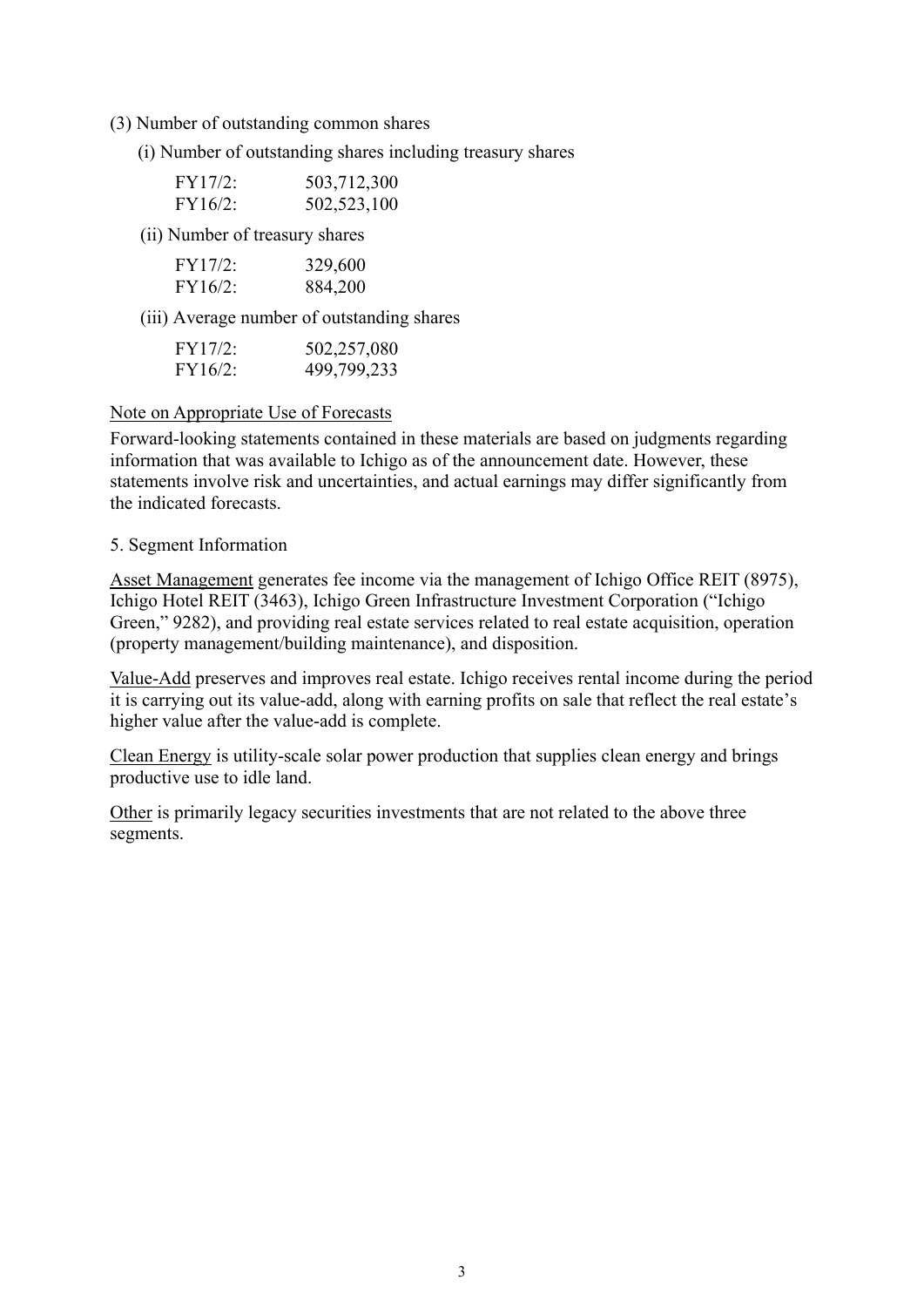### Power Up 2019 Mid-Term Business Plan

Ichigo is working to drive continued earnings growth and value creation for Ichigo's shareholders, and has established the following key performance indicators (KPIs) and key initiatives in its Power Up 2019 mid-term business plan.

Power Up 2019 Key Performance Indicators (KPIs)

- (1)  $ROE > 15%$
- $(2)$  +62% Operating Profit and +12% EPS growth versus FY16/2 (As of FY17/2, Ichigo consumed its tax loss carry-forwards and its tax rate has thus normalized.)
- (3) Ranking within the JPX-Nikkei Index 400's top 200 companies by August 2019 Note: While the JPX-Nikkei 400 does not provide an official ranking of its 400 constituents, it can be calculated based upon the JPX-Nikkei 400's publically-available quantitative ranking formula, which rank orders the joint set of the 1,200 highest market capitalization and 1,200 highest value-traded Japanese companies by:
	- (a) 3-year average ROE (40% weighting)
	- (b) 3-year cumulative operating profit (40% weighting)
	- (c) Market capitalization (20% weighting)
- (4) Adoption of Progressive Dividend Policy and DOE Policy

Ichigo has adopted a progressive dividend policy. Under a progressive dividend policy, the previous year's dividend becomes the floor for the current year's dividend. The dividend will be raised (or kept flat) but not cut, providing shareholders downside dividend protection.

In addition to this progressive dividend policy, Ichigo has set a minimum DOE (dividend on equity) payout ratio of >3 %. In contrast to a "dividend payout ratio policy," which calculates dividends based upon annual earnings which can be highly volatile, a DOE policy paying dividends based upon more stable shareholder equity is by its very nature more stable.

Ichigo believes that the combination of a progressive dividend and a DOE-based payout policy will significantly increase the security, certainty, and visibility of its dividend to the benefit of Ichigo's shareholders.

Power Up 2019 Key Initiatives

- (1) Core Business Growth
	- ̶ List Ichigo's solar assets on the TSE's new Infrastructure Market
	- ̶ Support the on-going growth of Ichigo Office REIT (8975), Ichigo Hotel REIT (3463), and Ichigo Green (9282)
	- ̶ Expand the architecture and structural engineering team to deliver real estate that is high-function, safe, secure, and environmentally friendly
	- ̶ Spin out a dedicated leasing team to drive tenant acquisition and rental income
- (2) New Business Creation
	- Extend Ichigo's REIT-focused asset management business into the much larger physical real estate market
	- ̶ Grow Ichigo's hotel business synergistically with Ichigo Hotel REIT
	- ̶ Launch one or more REtech businesses, fusing Ichigo's Real Estate and IT capabilities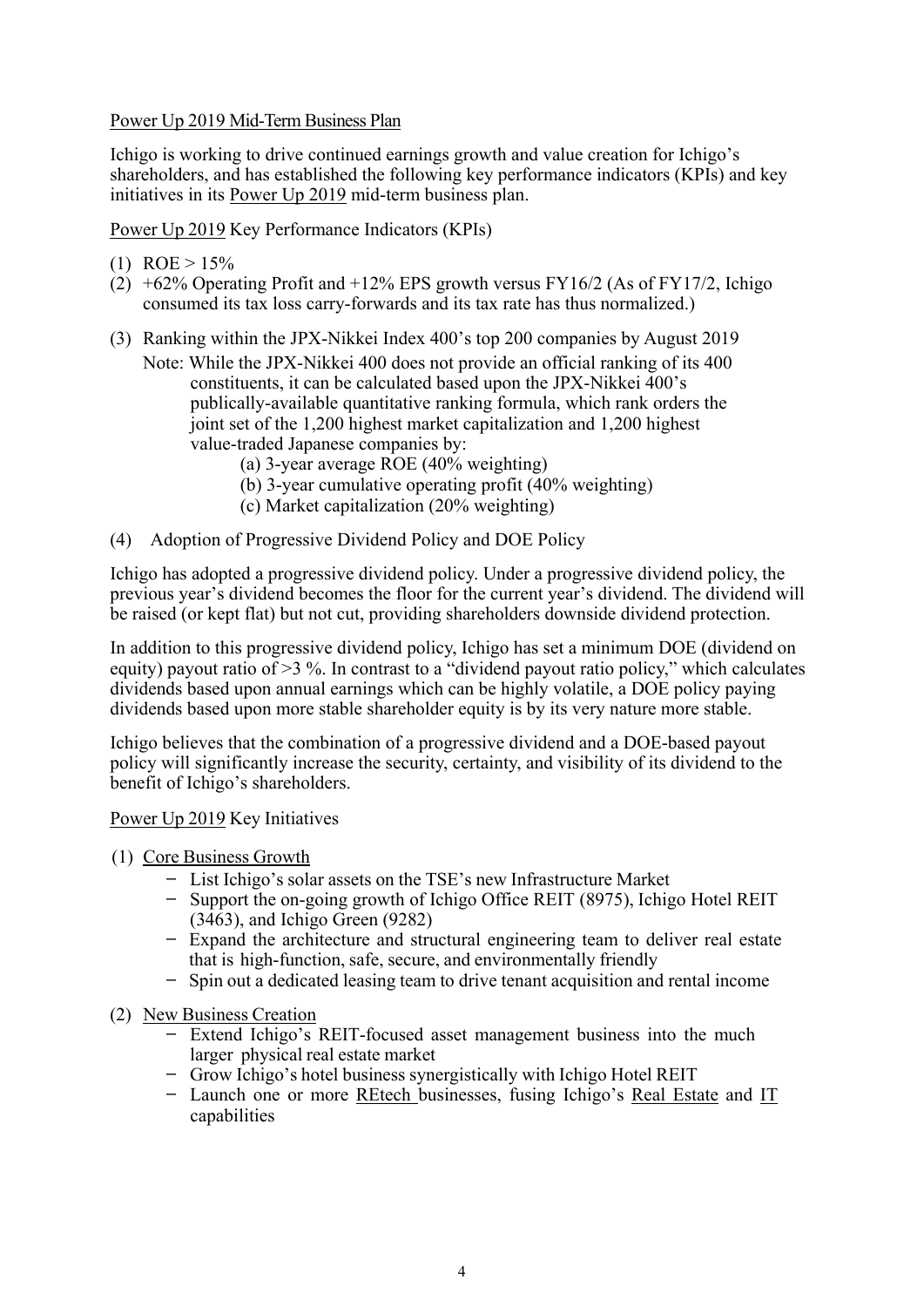- (3) Finance as a Strategic Weapon
	- $\frac{1}{\sqrt{1-\frac{1}{\sqrt{1-\frac{1}{\sqrt{1-\frac{1}{\sqrt{1-\frac{1}{\sqrt{1-\frac{1}{\sqrt{1-\frac{1}{\sqrt{1-\frac{1}{\sqrt{1-\frac{1}{\sqrt{1-\frac{1}{\sqrt{1-\frac{1}{\sqrt{1-\frac{1}{\sqrt{1-\frac{1}{\sqrt{1-\frac{1}{\sqrt{1-\frac{1}{\sqrt{1-\frac{1}{\sqrt{1-\frac{1}{\sqrt{1-\frac{1}{\sqrt{1-\frac{1}{\sqrt{1-\frac{1}{\sqrt{1-\frac{1}{\sqrt{1-\frac{1}{\sqrt{1-\frac{1}{\sqrt{1-\frac{1}{\sqrt{1-\frac{1$
	- Decollateralize loans, lengthen loan maturities, lower debt costs, get credit ratings, and issue bonds to diversify funding profile
- (4) High Capital Efficiency and Organic Growth
	- $-$  ROE >15%
- (5) Best Place to Work
	- Support employee health and wellness
	- ̶ Goal: Japan's number one company in providing opportunities for employees
- (6) Global Best Practice Governance and Compliance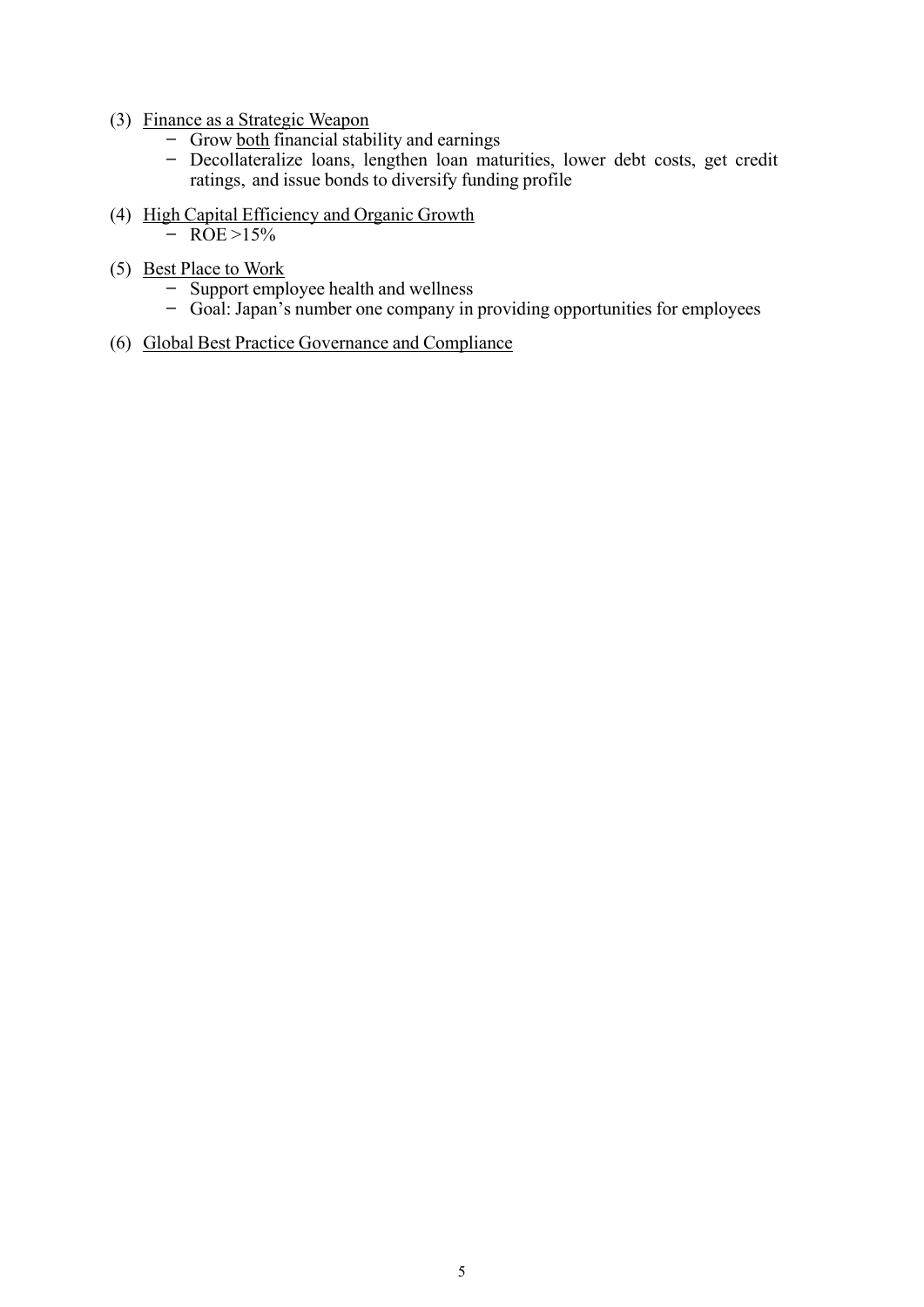# **Consolidated Balance Sheet (FY17/2)**

|                                             | FY16/2         | FY17/2         |
|---------------------------------------------|----------------|----------------|
|                                             | (Feb 29, 2016) | (Feb 28, 2017) |
| <b>Assets</b>                               |                |                |
| <b>Current Assets</b>                       |                |                |
| Cash and cash equivalents                   | 28,779         | 47,678         |
| Trade notes and accounts receivable         | 691            | 913            |
| Operational loan investments                | 1,324          | 1,324          |
| Operational securities investments          | 1,784          | 1,433          |
| Real estate for sale                        | 172,833        | 167,805        |
| Deferred tax assets                         | 1,766          | 516            |
| Other                                       | 3,966          | 3,125          |
| Less: allowance for doubtful accounts       | $-458$         | $-453$         |
| <b>Total Current Assets</b>                 | 210,687        | 222,344        |
| <b>Fixed Assets</b>                         |                |                |
| <b>Property, Plant, and Equipment</b>       |                |                |
| Buildings and structures                    | 6,496          | 10,173         |
| Depreciation                                | $-2,666$       | $-2,797$       |
| Buildings and structures (net)              | 3,830          | 7,375          |
| Solar power plant equipment                 | 12,981         | 7,822          |
| Depreciation                                | $-724$         | $-575$         |
| Solar power plant equipment (net)           | 12,256         | 7,246          |
| Land                                        | 12,192         | 18,627         |
| Buildings under construction                |                | 9              |
| Solar power plants under construction       | 3,172          | 12,308         |
| Other                                       | 402            | 416            |
| Depreciation                                | $-309$         | $-331$         |
| Other (net)                                 | 92             | 85             |
| <b>Total Property, Plant, and Equipment</b> | 31,546         | 45,654         |
| <b>Intangible Assets</b>                    |                |                |
| Goodwill                                    | 1,942          | 1,864          |
| Leasehold rights                            | 392            | 62             |
| Other                                       | 38             | 29             |
| <b>Total Intangible Assets</b>              | 2,373          | 1,956          |
| <b>Investments and Other Assets</b>         |                |                |
| Securities investments                      | 5,486          | 1,426          |
| Long-term loans receivable                  | 12             | 10             |
| Deferred tax assets                         | 39             | 339            |
| Other                                       | 1,736          | 1,820          |
| Less: allowance for doubtful accounts       | $-124$         | $-92$          |
| <b>Total Investments and Other Assets</b>   | 7,149          | 3,504          |
| <b>Total Fixed Assets</b>                   | 41,069         | 51,115         |
| <b>Total Assets</b>                         | 251,757        | 273,459        |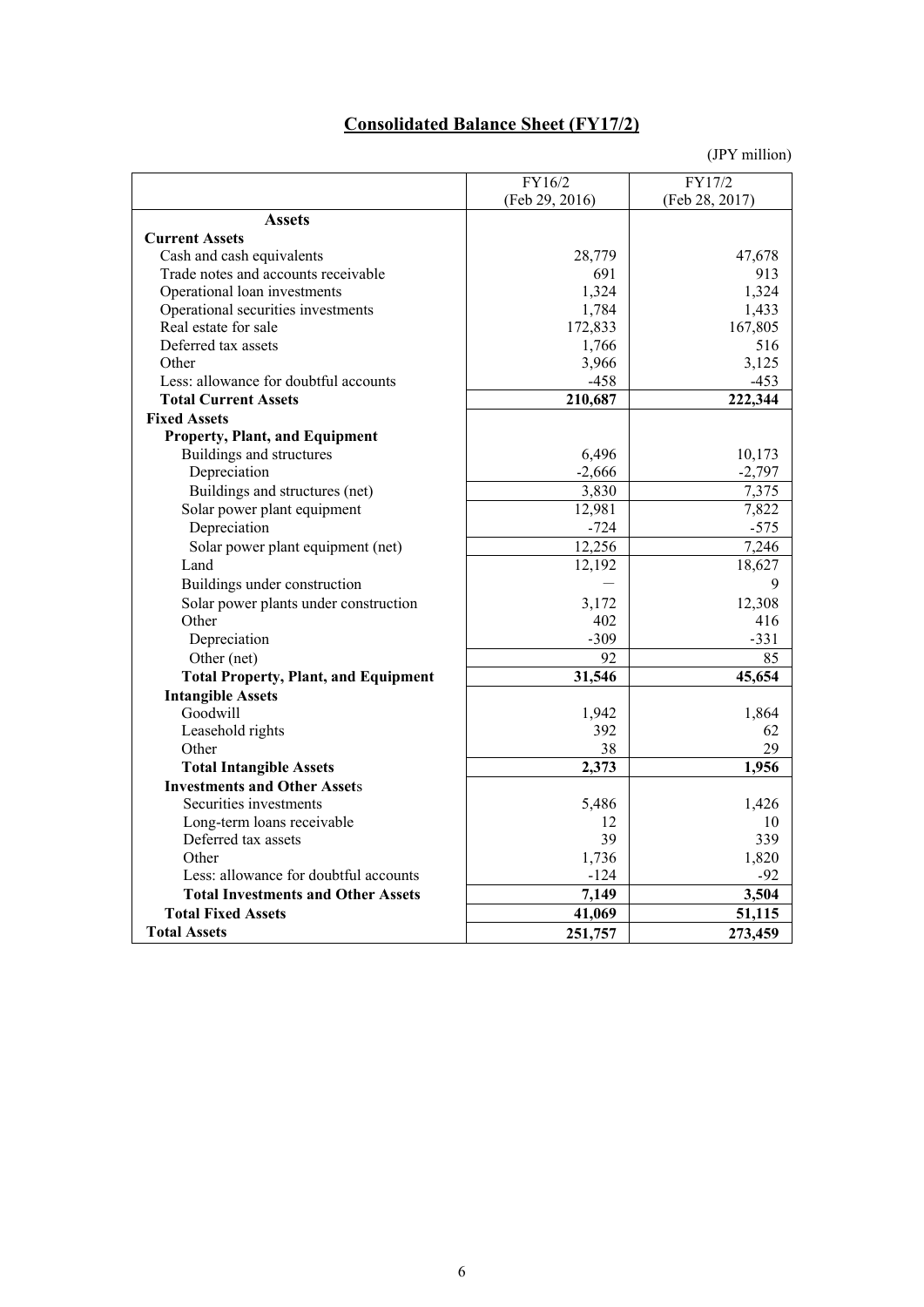|                                                 | FY16/2         | FY17/2         |
|-------------------------------------------------|----------------|----------------|
|                                                 | (Feb 29, 2016) | (Feb 28, 2017) |
| <b>Liabilities</b>                              |                |                |
| <b>Current Liabilities</b>                      |                |                |
| Trade notes and accounts payable                | 80             | 110            |
| Short-term loans                                | 2,188          | 805            |
| Short-term non-recourse loans                   | 79             | 611            |
| Bonds (due within one year)                     |                | 112            |
| Long-term loans (due within one year)           | 8,161          | 5,209          |
| Long-term non-recourse loans (due within        |                |                |
| one year)                                       | 2,975          | 6,825          |
| Income taxes payable                            | 631            | 1,655          |
| Deferred tax liabilities                        | 53             | 62             |
| Accrued bonuses                                 | 13             | 36             |
| Other current liabilities                       | 3,979          | 4,119          |
| <b>Total Current Liabilities</b>                | 18,161         | 19,548         |
| <b>Long-Term Liabilities</b>                    |                |                |
| <b>Bonds</b>                                    |                | 632            |
| Non-recourse bonds                              | 100            | 100            |
| Long-term loans                                 | 94,409         | 91,604         |
| Long-term non-recourse loans                    | 56,193         | 68,319         |
| Deferred tax liabilities                        | 1,543          | 1,147          |
| Long-term security deposits received            | 8,707          | 8,038          |
| Other long-term liabilities                     | 475            | 624            |
| <b>Total Long-Term Liabilities</b>              | 161,430        | 170,467        |
| <b>Total Liabilities</b>                        | 179,591        | 190,015        |
| <b>Net Assets</b>                               |                |                |
| <b>Shareholders' Equity</b>                     |                |                |
| Capital                                         | 26,575         | 26,650         |
| Capital reserve                                 | 10,968         | 11,056         |
| Retained earnings                               | 29,454         | 42,840         |
| Treasury shares                                 | $-41$          | $-15$          |
| <b>Total Shareholders' Equity</b>               | 66,956         | 80,532         |
| <b>Accumulated Other Comprehensive</b>          |                |                |
| <b>Income</b>                                   |                |                |
| Valuation gain (loss) on other securities       | 761            | 117            |
| Deferred gain (loss) on long-term interest rate |                |                |
| hedges                                          | $-251$         | $-365$         |
| Foreign currency translation adjustment         | 23             | 55             |
| <b>Total Accumulated Other Comprehensive</b>    | 533            | $-192$         |
| <b>Income</b>                                   |                |                |
| <b>Stock Options</b>                            | 319            | 491            |
| <b>Minority Interests</b>                       | 4,357          | 2,612          |
| <b>Total Net Assets</b>                         | 72,166         | 83,443         |
| <b>Total Liabilities and Net Assets</b>         | 251,757        | 273,459        |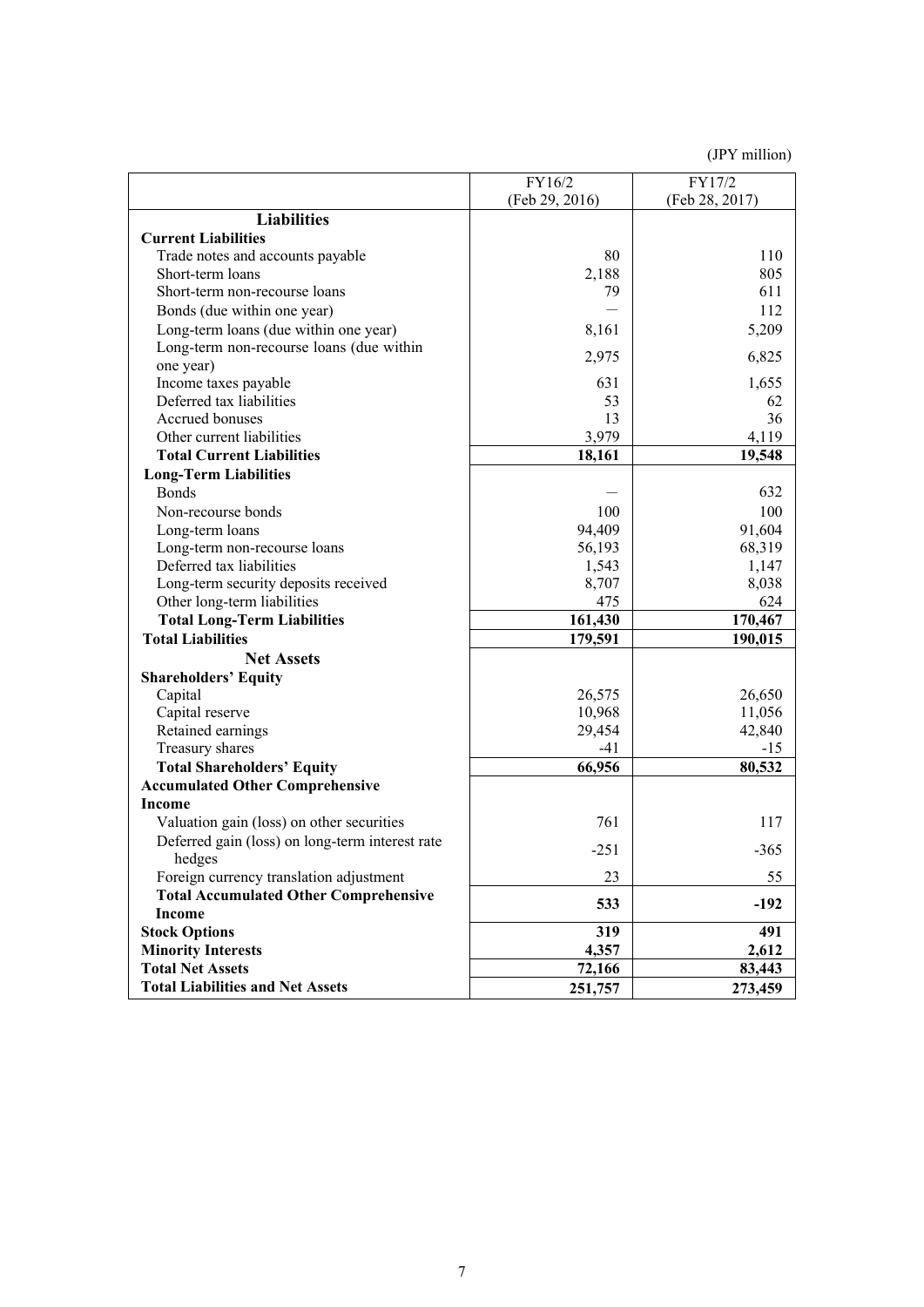# **Consolidated Income Statement (FY17/2)**

|                                                | FY16/2           | FY17/2            |
|------------------------------------------------|------------------|-------------------|
|                                                | (Mar 1, 2015)    | (Mar 1, 2016)     |
|                                                | to Feb 29, 2016) | to Feb 28, 2017)  |
| <b>Revenue</b><br><b>Cost of Goods Sold</b>    | 49,699           | 109,253<br>82,446 |
| <b>Gross Profit</b>                            | 29,835           |                   |
| SG&A                                           | 19,863<br>4,446  | 26,806            |
|                                                | 15,417           | 5,025<br>21,781   |
| <b>Operating Profit</b>                        |                  |                   |
| <b>Non-Operating Income</b><br>Interest income | $\overline{2}$   |                   |
|                                                |                  |                   |
| Dividend income                                | 79               | 85                |
| Amortization of negative goodwill              | 90               |                   |
| Other                                          | 43               | 32                |
| <b>Total Non-Operating Income</b>              | 215              | 118               |
| <b>Non-Operating Expenses</b>                  |                  |                   |
| Interest expense                               | 1,277            | 1,303             |
| Valuation loss on derivatives                  |                  | 38                |
| Debt financing-related fees                    | 86               | 585               |
| Other                                          | 379              | 216               |
| <b>Total Non-Operating Expenses</b>            | 1,743            | 2,144             |
| <b>Recurring Profit</b>                        | 13,889           | 19,755            |
| <b>Extraordinary Gains</b>                     |                  |                   |
| Gain on sale of securities investments         | 223              | 2,466             |
| <b>Total Extraordinary Gains</b>               | 223              | 2,466             |
| <b>Extraordinary Losses</b>                    |                  |                   |
| Valuation loss on securities investments       | 49               |                   |
| Allowance for doubtful accounts                | 31               |                   |
| Office move expenses                           | 9                | 31                |
| Impairment loss                                |                  | 1,090             |
| Earthquake-related damages                     |                  | 244               |
| Other                                          |                  | 224               |
| <b>Total Extraordinary Losses</b>              | 89               | 1,590             |
| <b>Pre-Tax Net Income</b>                      | 14,022           | 20,630            |
| <b>Income Taxes - Current</b>                  | 1,330            | 4,863             |
| <b>Income Taxes – Deferred</b>                 | $-369$           | 573               |
| <b>Total Income Taxes</b>                      | 960              | 5,436             |
| <b>Pre-Minority Interest Net Income</b>        | 13,062           | 15,194            |
| <b>Net Income Attributable to Minority</b>     |                  |                   |
| <b>Interests</b>                               | 136              | 299               |
| <b>Net Income</b>                              | 12,925           | 14,894            |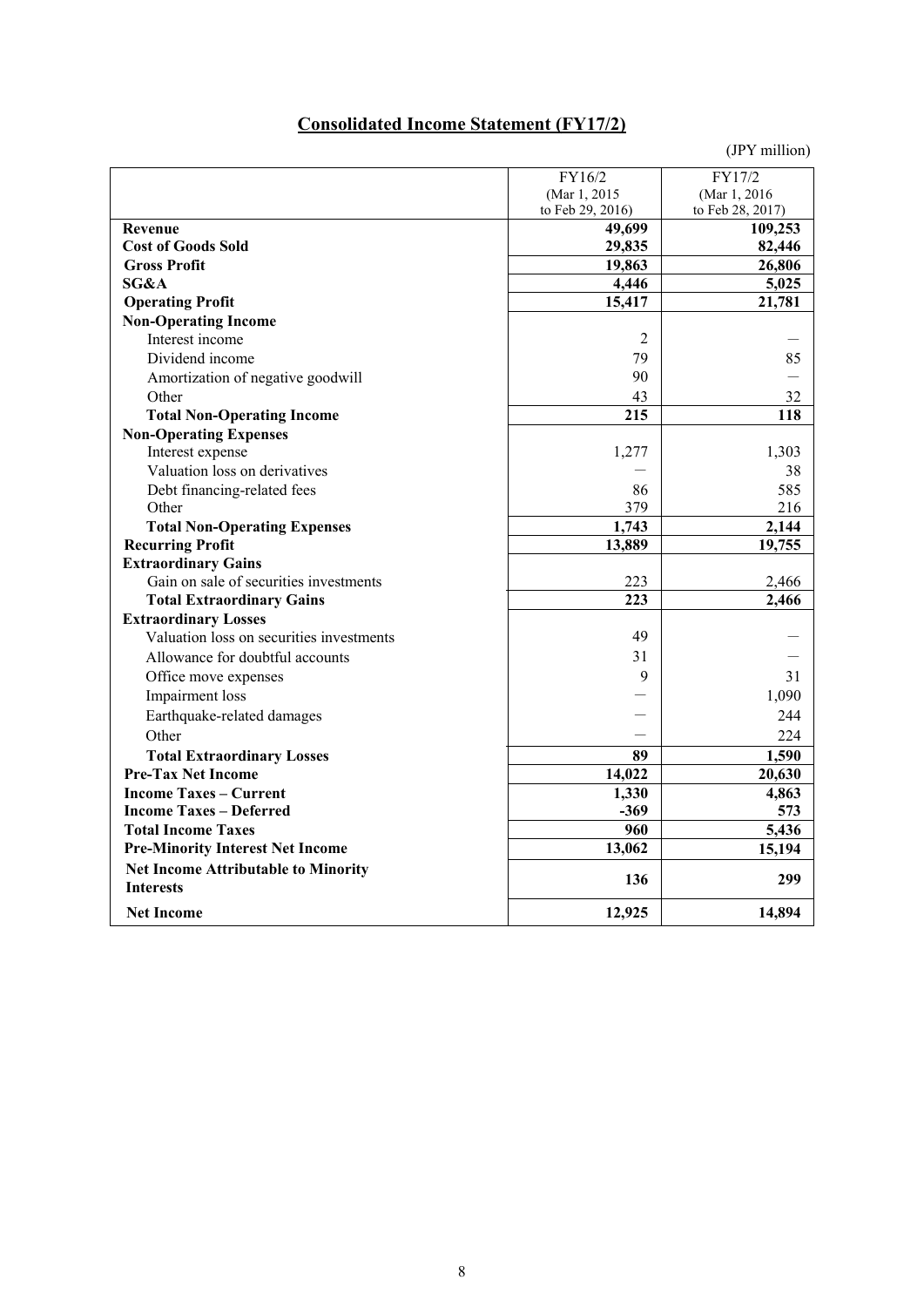# **Consolidated Statement of Comprehensive Income (FY17/2)**

|                                                            | FY16/2           | FY17/2           |
|------------------------------------------------------------|------------------|------------------|
|                                                            | (Mar 1, 2015     | (Mar 1, 2016)    |
|                                                            | to Feb 29, 2016) | to Feb 28, 2017) |
| <b>Net Income</b>                                          | 13,062           | 15,194           |
| <b>Other Comprehensive Income</b>                          |                  |                  |
| Valuation gain (loss) on other securities                  | -667             | $-644$           |
| Deferred gain (loss) on long-term interest rate<br>hedges  | $-214$           | $-113$           |
| Foreign currency translation adjustment                    | $-26$            | 27               |
| <b>Total Other Comprehensive Income</b>                    | $-908$           | $-730$           |
| <b>Comprehensive Income</b>                                | 12,153           | 14,463           |
| Comprehensive income attributable to<br>shareholders       | 12,258           | 14,169           |
| Comprehensive income attributable to minority<br>interests | $-104$           | 294              |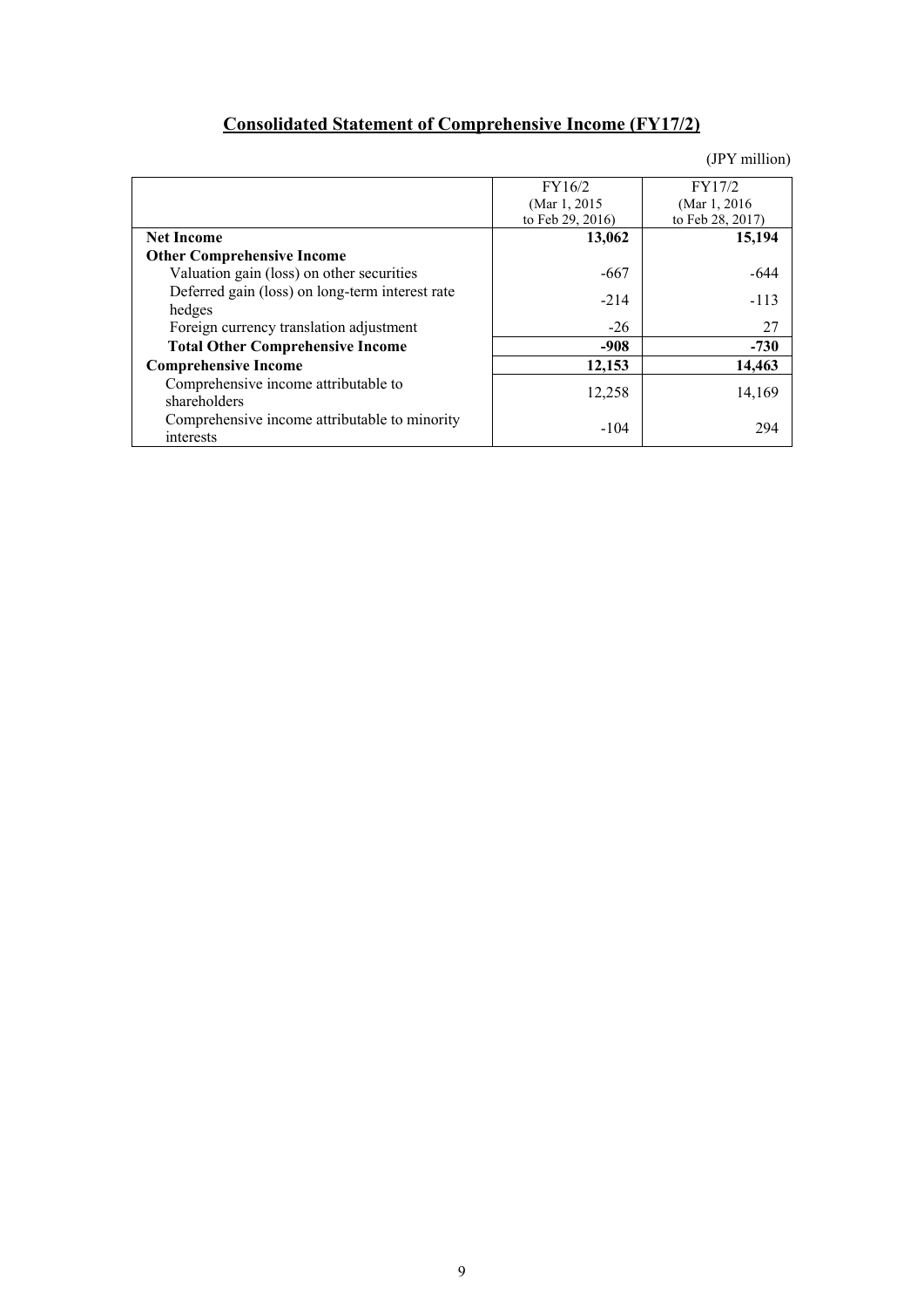# **Consolidated Statement of Changes in Shareholders' Equity**

# (FY17/2 – Current Period)

(JPY million)

|                                                     |         | Shareholders' Equity |                      |                           |                                  |  |  |  |
|-----------------------------------------------------|---------|----------------------|----------------------|---------------------------|----------------------------------|--|--|--|
|                                                     | Capital | Capital<br>Reserve   | Retained<br>Earnings | Treasury<br><b>Shares</b> | Total<br>Shareholders'<br>Equity |  |  |  |
| Balance as of March 1, 2016                         | 26,575  | 10,968               | 29,454               | $-41$                     | 66,956                           |  |  |  |
| Changes in the Current Fiscal Year                  |         |                      |                      |                           |                                  |  |  |  |
| Share Issuance                                      | 74      | 74                   |                      |                           | 149                              |  |  |  |
| Dividend Payment                                    |         |                      | $-1,504$             |                           | $-1,504$                         |  |  |  |
| Net Income                                          |         |                      | 14,894               |                           | 14,894                           |  |  |  |
| Change in Consolidated Subsidiaries                 |         |                      | $-3$                 |                           | $-3$                             |  |  |  |
| Sale of Treasury Shares                             |         | 13                   |                      | 26                        | 39                               |  |  |  |
| Changes in Items other than<br>Shareholders' Equity |         |                      |                      |                           |                                  |  |  |  |
| <b>Total Changes</b>                                | 74      | 88                   | 13,386               | 26                        | 13,575                           |  |  |  |
| Balance as of February 28, 2017                     | 26,650  | 11,056               | 42,840               | $-15$                     | 80,532                           |  |  |  |

|                                                     | Other Comprehensive Income                         |                                                                                             |                                                  |                                               |                  |                              |                            |
|-----------------------------------------------------|----------------------------------------------------|---------------------------------------------------------------------------------------------|--------------------------------------------------|-----------------------------------------------|------------------|------------------------------|----------------------------|
|                                                     | Valuation<br>Gain (Loss)<br>on Other<br>Securities | Deferred Gain<br>$(Loss)$ on<br>Long-Term<br><b>Interest Rate</b><br>$H$ edges <sup>1</sup> | Foreign<br>Currency<br>Translation<br>Adjustment | <b>Total Other</b><br>Comprehensive<br>Income | Stock<br>Options | Minority<br><b>Interests</b> | <b>Total Net</b><br>Assets |
| Balance as of March 1, 2016                         | 761                                                | $-251$                                                                                      | 23                                               | 533                                           | 319              | 4,357                        | 72,166                     |
| Changes in the Current Fiscal Year                  |                                                    |                                                                                             |                                                  |                                               |                  |                              |                            |
| Share Issuance                                      |                                                    |                                                                                             |                                                  |                                               |                  |                              | 149                        |
| Dividend Payment                                    |                                                    |                                                                                             |                                                  |                                               |                  |                              | $-1,504$                   |
| Net Income                                          |                                                    |                                                                                             |                                                  |                                               |                  |                              | 14,894                     |
| Change in Consolidated<br><b>Subsidiaries</b>       |                                                    |                                                                                             |                                                  |                                               |                  |                              | $-3$                       |
| Sale of Treasury Shares                             |                                                    |                                                                                             |                                                  |                                               |                  |                              | 39                         |
| Changes in Items other than<br>Shareholders' Equity | $-643$                                             | $-113$                                                                                      | 32                                               | $-725$                                        | 172              | $-1,745$                     | $-2,298$                   |
| <b>Total Changes</b>                                | $-643$                                             | $-113$                                                                                      | 32                                               | $-725$                                        | 172              | $-1,745$                     | 11,277                     |
| Balance as of February 28, 2017                     | 117                                                | $-365$                                                                                      | 55                                               | $-192$                                        | 491              | 2,612                        | 83,443                     |

<sup>1</sup> By executing interest rate swaps that convert Ichigo's floating rate loans into fixed rate loans, Ichigo has significantly reduced its interest rate risk should Japanese interest rates rise. Unrealized gains or losses on these hedges are recorded in Deferred Gain (Loss) on Long-Term Interest Rate Hedges.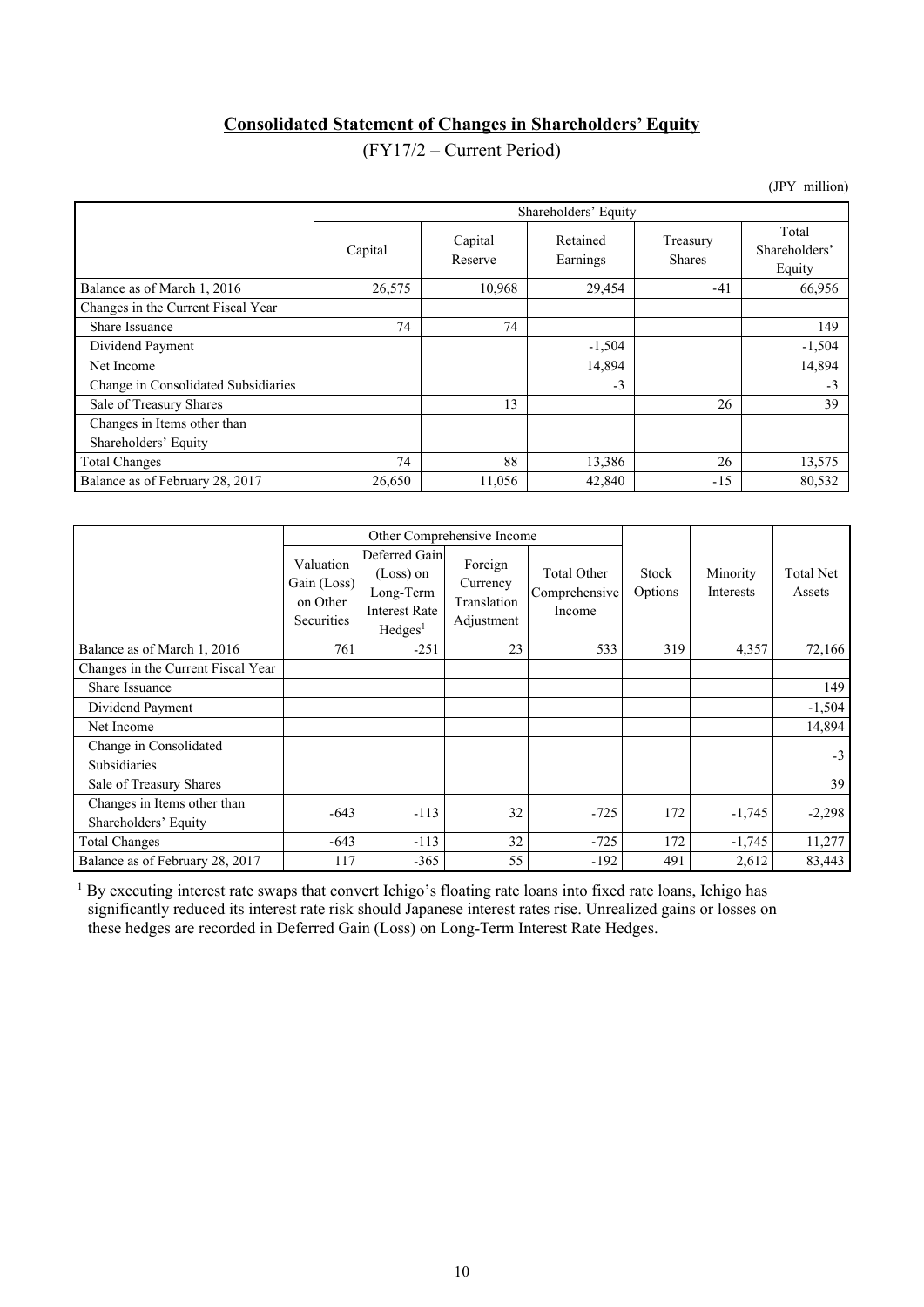# (FY16/2 – Previous Period)

(JPY million)

|                                                     |         | Shareholders' Equity |                      |                           |                                  |  |  |  |
|-----------------------------------------------------|---------|----------------------|----------------------|---------------------------|----------------------------------|--|--|--|
|                                                     | Capital | Capital<br>Reserve   | Retained<br>Earnings | Treasury<br><b>Shares</b> | Total<br>Shareholders'<br>Equity |  |  |  |
| Balance as of March 1, 2015                         | 26,499  | 10,873               | 17,201               | $-78$                     | 54,496                           |  |  |  |
| Changes in the Current Fiscal Year                  |         |                      |                      |                           |                                  |  |  |  |
| Share Issuance                                      | 75      | 75                   |                      |                           | 151                              |  |  |  |
| Dividend Payment                                    |         |                      | $-648$               |                           | $-648$                           |  |  |  |
| Net Income                                          |         |                      | 12,925               |                           | 12,925                           |  |  |  |
| Change in Consolidated Subsidiaries                 |         |                      | $-23$                |                           | $-23$                            |  |  |  |
| Sale of Treasury Shares                             |         | 19                   |                      | 36                        | 56                               |  |  |  |
| Changes in Items other than<br>Shareholders' Equity |         |                      |                      |                           |                                  |  |  |  |
| <b>Total Changes</b>                                | 75      | 94                   | 12,252               | 36                        | 12,460                           |  |  |  |
| Balance as of February 29, 2016                     | 26,575  | 10,968               | 29,454               | $-41$                     | 66,956                           |  |  |  |

|                                                     |                                                    | Other Comprehensive Income                                                                  |                                                  |                                        |                  |                              |                     |
|-----------------------------------------------------|----------------------------------------------------|---------------------------------------------------------------------------------------------|--------------------------------------------------|----------------------------------------|------------------|------------------------------|---------------------|
|                                                     | Valuation<br>Gain (Loss)<br>on Other<br>Securities | Deferred Gain<br>$(Loss)$ on<br>Long-Term<br><b>Interest Rate</b><br>$H$ edges <sup>1</sup> | Foreign<br>Currency<br>Translation<br>Adjustment | Total Other<br>Comprehensive<br>Income | Stock<br>Options | Minority<br><b>Interests</b> | Total Net<br>Assets |
| Balance as of March 1, 2015                         | 1,208                                              | $-36$                                                                                       | 6                                                | 1,177                                  | 198              | 2,505                        | 58,377              |
| Changes in the Current Fiscal                       |                                                    |                                                                                             |                                                  |                                        |                  |                              |                     |
| Year                                                |                                                    |                                                                                             |                                                  |                                        |                  |                              |                     |
| Share Issuance                                      |                                                    |                                                                                             |                                                  |                                        |                  |                              | 151                 |
| Dividend Payment                                    |                                                    |                                                                                             |                                                  |                                        |                  |                              | $-648$              |
| Net Income                                          |                                                    |                                                                                             |                                                  |                                        |                  |                              | 12,925              |
| Change in Consolidated<br>Subsidiaries              |                                                    |                                                                                             |                                                  |                                        |                  |                              | $-23$               |
| Sale of Treasury Shares                             |                                                    |                                                                                             |                                                  |                                        |                  |                              | 56                  |
| Changes in Items other than<br>Shareholders' Equity | -446                                               | $-214$                                                                                      | 16                                               | $-644$                                 | 120              | 1,852                        | 1,328               |
| <b>Total Changes</b>                                | -446                                               | $-214$                                                                                      | 16                                               | $-644$                                 | 120              | 1,852                        | 13,788              |
| Balance as of February 29, 2016                     | 761                                                | $-251$                                                                                      | 23                                               | 533                                    | 319              | 4,357                        | 72,166              |

<sup>1</sup> By executing interest rate swaps that convert Ichigo's floating rate loans into fixed rate loans, Ichigo has significantly reduced its interest rate risk should Japanese interest rates rise. Valuation gains or losses on these hedges are recorded in Deferred Gain (Loss) on Long-Term Interest Rate Hedges.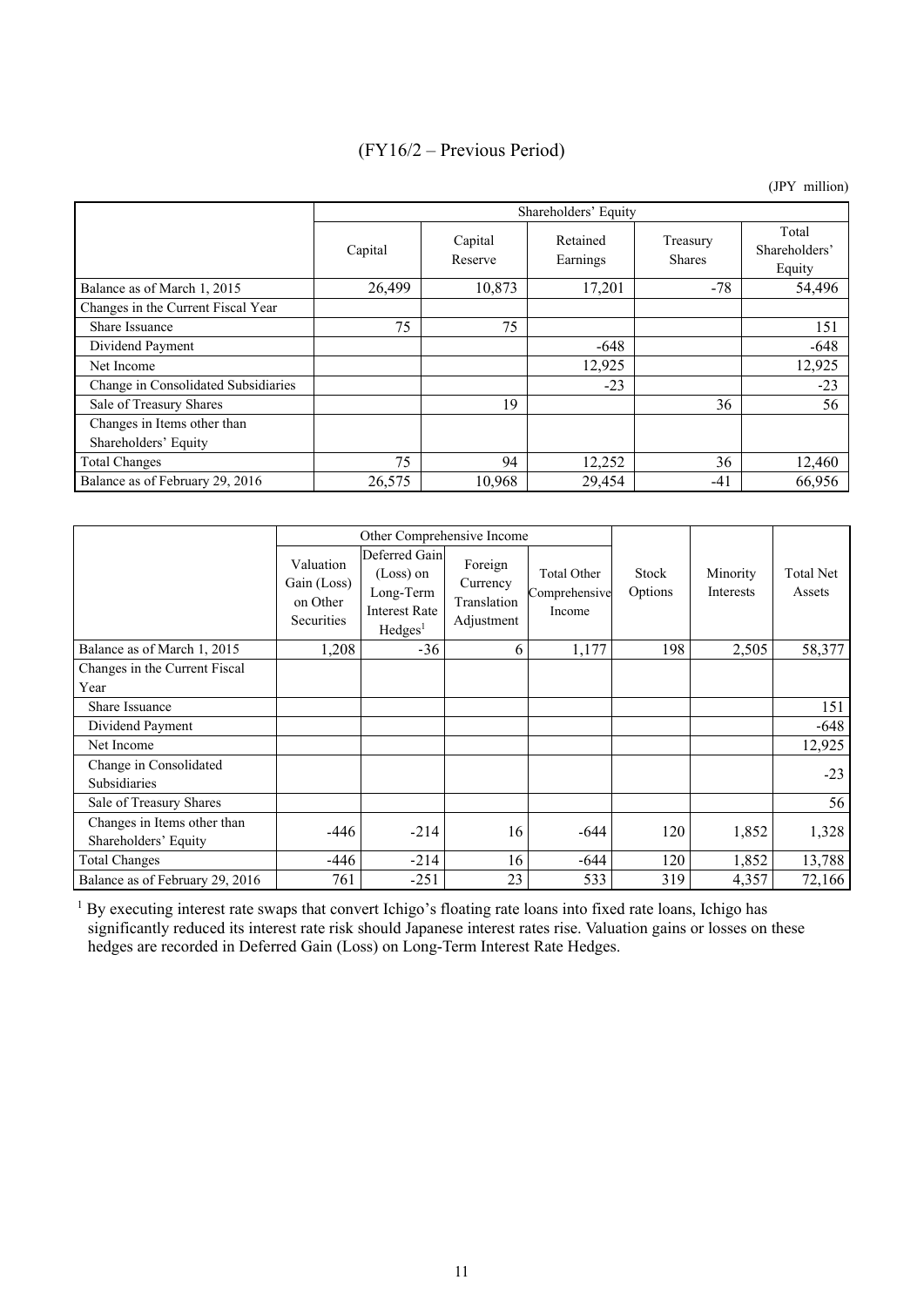# **Consolidated Cash Flow Statement (FY17/2)**

|                                                      | FY16/2<br>(Mar 1, 2015<br>to Feb 29, 2016) | FY17/2<br>(Mar 1, 2016)<br>to Feb 28, 2017) |
|------------------------------------------------------|--------------------------------------------|---------------------------------------------|
| <b>Cash Flows from Operating Activities:</b>         |                                            |                                             |
| Pre-tax net income                                   | 14,022                                     | 20,630                                      |
| Depreciation                                         | 792                                        | 778                                         |
| Share-based compensation expenses                    | 174                                        | 223                                         |
| Amortization of goodwill                             | 139                                        | 141                                         |
| Amortization of negative goodwill                    | $-90$                                      |                                             |
| Increase (decrease) in accrued bonuses               | $-3$                                       | 23                                          |
| Increase (decrease) in allowance for doubtful        | 3                                          | $-3$                                        |
| accounts                                             |                                            |                                             |
| Interest and dividend income                         | $-81$                                      | $-85$                                       |
| Interest expense                                     | 1,277                                      | 1,303                                       |
| Loss (gain) on sale of securities investments        | $-223$                                     | $-2,466$                                    |
| Impairment loss                                      |                                            | 1,090                                       |
| Valuation loss on securities investments             | 49                                         |                                             |
| Decrease (increase) in trading notes and receivables | $-172$                                     | $-367$                                      |
| Decrease (increase) in operational loan receivables  | 1,006                                      |                                             |
| Decrease (increase) in operational securities        | 1,239                                      | 2,727                                       |
| investments                                          |                                            |                                             |
| Valuation loss on operational securities investments | 19                                         |                                             |
| Decrease (increase) in real estate for sale          | $-63,070$                                  | $-6,303$                                    |
| Decrease (increase) in solar power plants for sale   |                                            | 7,251                                       |
| Valuation loss on SPC capital contributions          | 11                                         | 16                                          |
| Decrease (increase) in advances paid                 | $-990$                                     | $-190$                                      |
| Decrease (increase) in prepaid expenses              | $-492$                                     | 138                                         |
| Decrease (increase) in accounts receivable           | $-1,140$                                   | $-193$                                      |
| Increase (decrease) in accounts payable              | 535                                        | 204                                         |
| Increase (decrease) in accrued expenses              | 42                                         | 92                                          |
| Increase (decrease) in advances received             | 317                                        | $-49$                                       |
| Increase (decrease) in security deposits received    | 2,380                                      | $-667$                                      |
| Other                                                | 927                                        | 1,166                                       |
| Sub-total                                            | $-43,324$                                  | 25,460                                      |
| Interest and dividend income received                | 81                                         | 85                                          |
| Interest expense paid                                | $-1,226$                                   | $-1,146$                                    |
| Income taxes paid                                    | $-990$                                     | $-4,005$                                    |
| Income taxes refunded                                | 804                                        | 1,153                                       |
| <b>Net Cash from (Used for) Operating Activities</b> | $-44,654$                                  | 21,547                                      |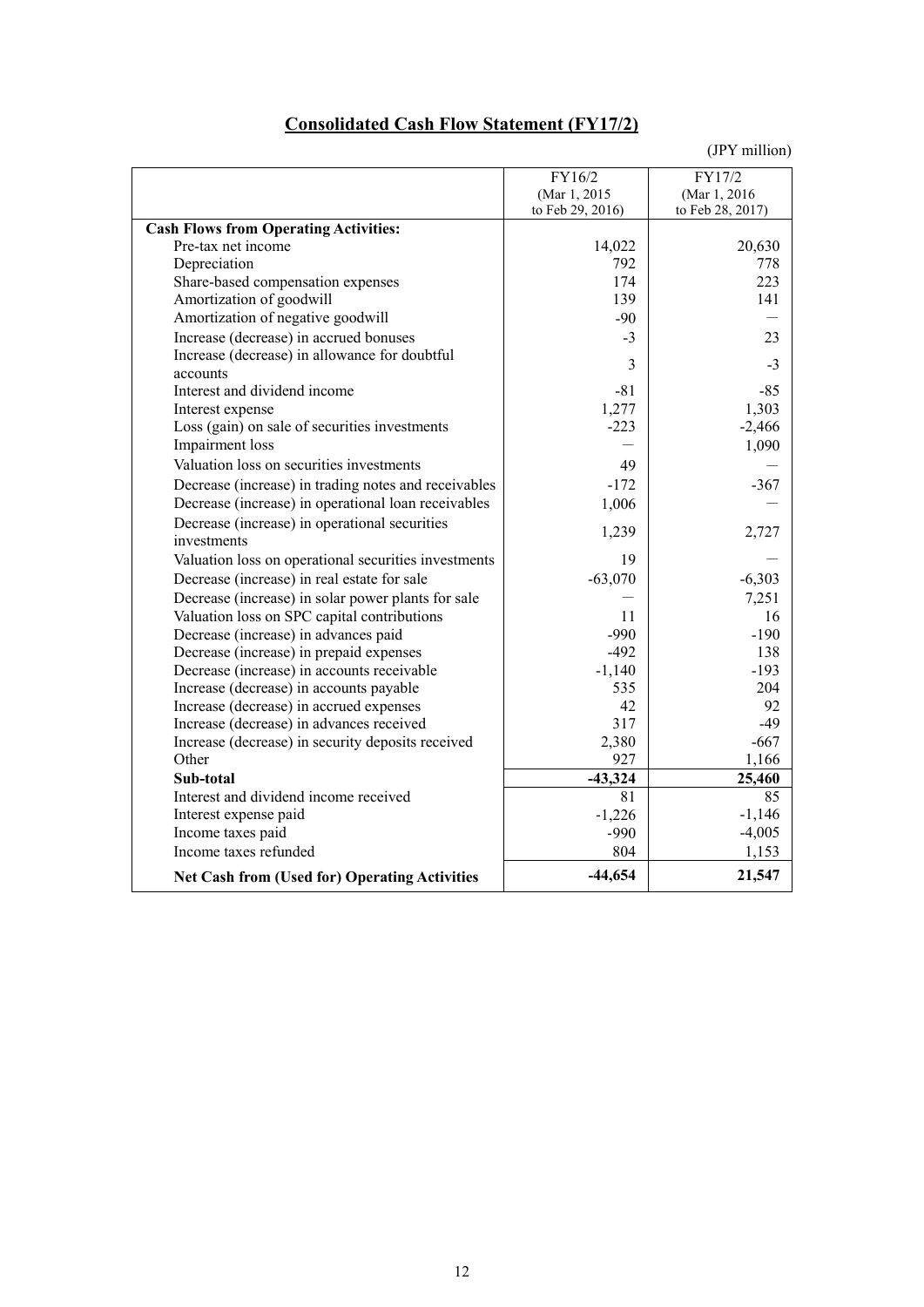|                                                                                 | FY16/2<br>(Mar 1, 2015) | FY17/2<br>(Mar 1, 2016) |
|---------------------------------------------------------------------------------|-------------------------|-------------------------|
|                                                                                 | to Feb 29, 2016)        | to Feb 28, 2017)        |
| <b>Cash Flows from Investing Activities:</b>                                    |                         |                         |
| Payments into time deposits                                                     |                         | $-6,100$                |
| Redemptions of time deposits                                                    |                         | 201                     |
| Payments for securities investments                                             | $-671$                  | $-300$                  |
| Proceeds from sale of securities investments                                    | 296                     | 6,136                   |
| Proceeds from redemptions of investments                                        | 3                       |                         |
| Acquisition of property, plant, and equipment                                   | $-6,628$                | $-11,719$               |
| Acquisition of intangible assets                                                | $-21$                   | $-1$                    |
| Payments of SPC capital contributions                                           | $-9$                    | $-63$                   |
| Redemptions of SPC capital contributions                                        | 6                       |                         |
| Payments of security deposits                                                   | $-37$                   | $-5$                    |
| Redemptions of security deposits                                                | 9                       | 10                      |
| Acquisitions of subsidiary shares resulting in change of                        |                         | $-93$                   |
| consolidation scope                                                             |                         |                         |
| Other                                                                           |                         | 1                       |
| <b>Net Cash from (Used for) Investing Activities</b>                            | $-7,052$                | $-11,933$               |
| <b>Cash Flows from Financing Activities:</b>                                    |                         |                         |
| Net increase (decrease) in short-term loans                                     | 771                     | $-1,383$                |
| Net increase (decrease) in short-term non-recourse loans                        | 31                      | 532                     |
| Proceeds from bond issuance                                                     |                         | 785                     |
| Redemptions of corporate bonds                                                  |                         | $-56$                   |
| Proceeds from long-term loans                                                   | 64,866                  | 55,674                  |
| Repayment of long-term loans                                                    | $-19,192$               | $-61,221$               |
| Proceeds from long-term non-recourse loans                                      | 18,150                  | 30,850                  |
| Repayment of long-term non-recourse loans                                       | $-2,772$                | $-15,400$               |
| Proceeds from employee exercise of stock options                                | 153                     | 137                     |
| Payments received from minority interests                                       | 2,000                   |                         |
| Payments to minority interests                                                  |                         | $-2,000$                |
| Dividends paid                                                                  | $-646$                  | $-1,501$                |
| Dividends paid to minority interests                                            | $-43$                   | $-39$                   |
| <b>Net Cash from (Used for) Financing Activities</b>                            | 63,318                  | 6,377                   |
| <b>Effect of Exchange Rate Changes</b><br>on Cash and Cash Equivalents          | $-5$                    | $-2$                    |
| Increase (Decrease) in Cash and Cash Equivalents                                | 11,604                  | 15,988                  |
| <b>Cash and Cash Equivalents at Beginning of Period</b>                         | 18,972                  | 28,368                  |
| <b>Cash and Cash Equivalents Resulting from Exclusion</b><br>from Consolidation | $-2,208$                | $-2,988$                |
| Cash and Cash Equivalents at End of Period                                      | 28,368                  | 41,369                  |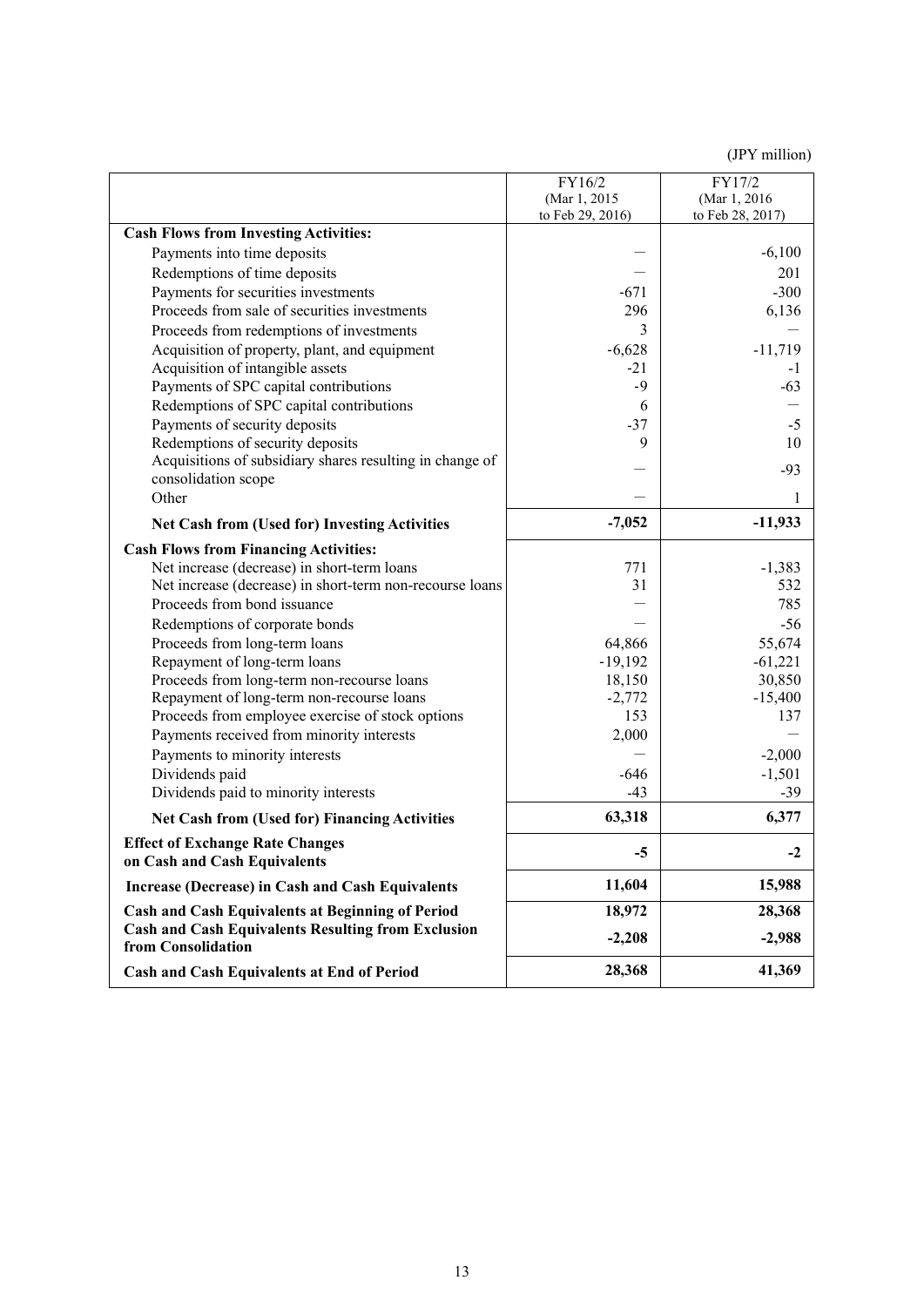## **Revenue, P&L, and Assets by Segment (Current FY17/2)**

|                                                                        | Asset<br>Management | Value-Add | Clean<br>Energy | Other  | Total   | Adjustment <sup>1</sup> | Amount<br>Recorded in<br>Consolidated<br>Financial<br>Statements <sup>2</sup> |
|------------------------------------------------------------------------|---------------------|-----------|-----------------|--------|---------|-------------------------|-------------------------------------------------------------------------------|
| Revenue                                                                |                     |           |                 |        |         |                         |                                                                               |
| Revenue from<br><b>External Customers</b>                              | 4,747               | 92,138    | 12,352          | 14     | 109,253 |                         | 109,253                                                                       |
| Inter-Segment<br>Activities or<br>Reclassifications                    | 1,422               | 4         |                 |        | 1,427   | $-1,427$                |                                                                               |
| Total                                                                  | 6,170               | 92,143    | 12,352          | 14     | 110,680 | $-1,427$                | 109,253                                                                       |
| <b>Segment Profits or Losses</b>                                       | 2,326               | 16,213    | 3,301           | $-165$ | 21,676  | 104                     | 21,781                                                                        |
| <b>Segment Assets</b>                                                  | 2,821               | 213,245   | 22,208          | 1,906  | 240,182 | 33,277                  | 273,459                                                                       |
| Other                                                                  |                     |           |                 |        |         |                         |                                                                               |
| Depreciation                                                           | 6                   | 241       | 505             |        | 753     | 24                      | 778                                                                           |
| <b>Impairment Loss</b>                                                 | —                   | 1,090     |                 |        | 1,090   | —                       | 1,090                                                                         |
| Increase in Property,<br>Plant, and Equipment<br>and Intangible Assets | 3                   | 58        | 11,499          |        | 11,561  | 41                      | 11,603                                                                        |

(March 1, 2016 to February 28, 2017) (JPY million)

<sup>1</sup> The Adjustment to Segment Profits or Losses (JPY 104 million) reflects transaction eliminations and corporate expenses that were not allocated to the segments. The Adjustment to Segment Assets (JPY 33,615 million) reflects corporate assets, such as cash and reserves, that were not allocated to the segments. The Adjustment to Depreciation (JPY 24 million) reflects depreciation of corporate assets that were not allocated to the segments. The Adjustment to Increase in Property, Plant, and Equipment and Intangible Assets (JPY 41 million) reflects corporate assets that were not allocated to the segments.

<sup>2</sup> Segment Profits or Losses are calculated for each segment from consolidated operating profit.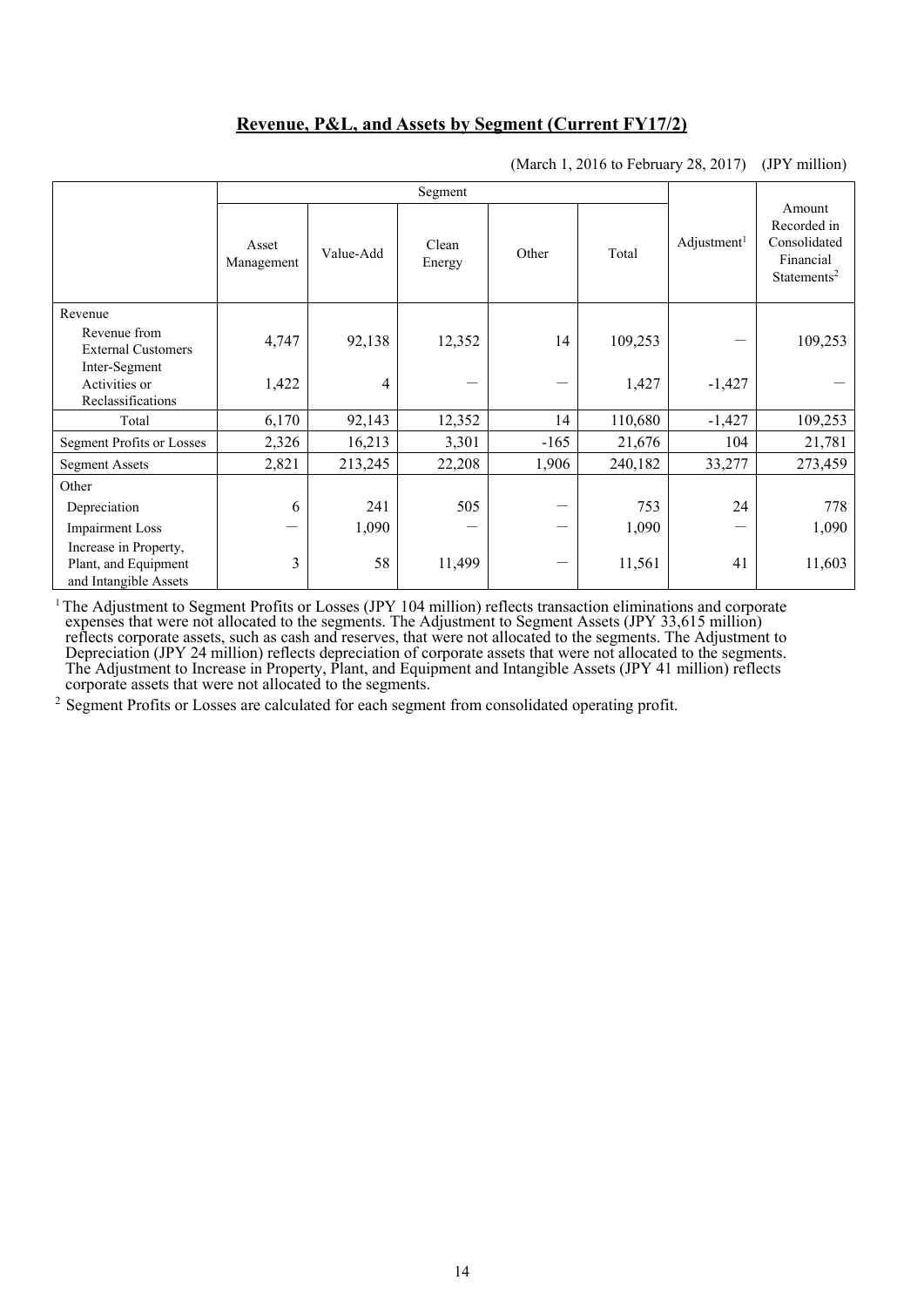## **Revenue, P&L, and Assets by Segment (Previous FY16/2)**

| (March 1, 2015 to February 29, 2016) (JPY million) |
|----------------------------------------------------|
|----------------------------------------------------|

|                                                                        | Asset<br>Management | Value-Add | Clean<br>Energy | Other | Total   | Adjustment <sup>1</sup> | Amount<br>Recorded in<br>Consolidated<br>Financial<br>Statements <sup>2</sup> |
|------------------------------------------------------------------------|---------------------|-----------|-----------------|-------|---------|-------------------------|-------------------------------------------------------------------------------|
| Revenue                                                                |                     |           |                 |       |         |                         |                                                                               |
| Revenue from<br><b>External Customers</b>                              | 5,067               | 42,944    | 1,628           | 58    | 49,699  |                         | 49,699                                                                        |
| Inter-Segment<br>Activities or<br>Reclassifications                    | 1,332               | 4         |                 |       | 1,337   | $-1,337$                |                                                                               |
| Total                                                                  | 6,400               | 42,948    | 1,628           | 59    | 51,036  | $-1,337$                | 49,699                                                                        |
| <b>Segment Profits or Losses</b>                                       | 2,879               | 12,629    | 323             | $-32$ | 15,799  | $-382$                  | 15,417                                                                        |
| <b>Segment Assets</b>                                                  | 2,617               | 207,053   | 18,131          | 6,049 | 233,851 | 17,905                  | 251,757                                                                       |
| Other                                                                  |                     |           |                 |       |         |                         |                                                                               |
| Depreciation                                                           | 8                   | 242       | 506             |       | 757     | 34                      | 792                                                                           |
| Impairment loss                                                        | —                   |           |                 |       |         |                         |                                                                               |
| Increase in Property,<br>Plant, and Equipment<br>and Intangible Assets | 4                   | 54        | 5,914           |       | 5,973   | 44                      | 6,017                                                                         |

1 The Adjustment to Segment Profits or Losses (JPY -382 million) reflects transaction eliminations and corporate expenses that were not allocated to the segments. The Adjustment to Segment Assets (JPY 17,905 million) reflects corporate assets, such as cash and reserves, that were not allocated to the segments. The Adjustment to Depreciation (JPY 34 million) reflects depreciation of corporate assets that were not allocated to the segments. The Adjustment to Increase in Property, Plant, and Equipment and Intangible Assets (JPY 44 million) reflects corporate assets that were not allocated to the segments.

<sup>2</sup> Segment Profits or Losses are calculated for each segment from consolidated operating profit.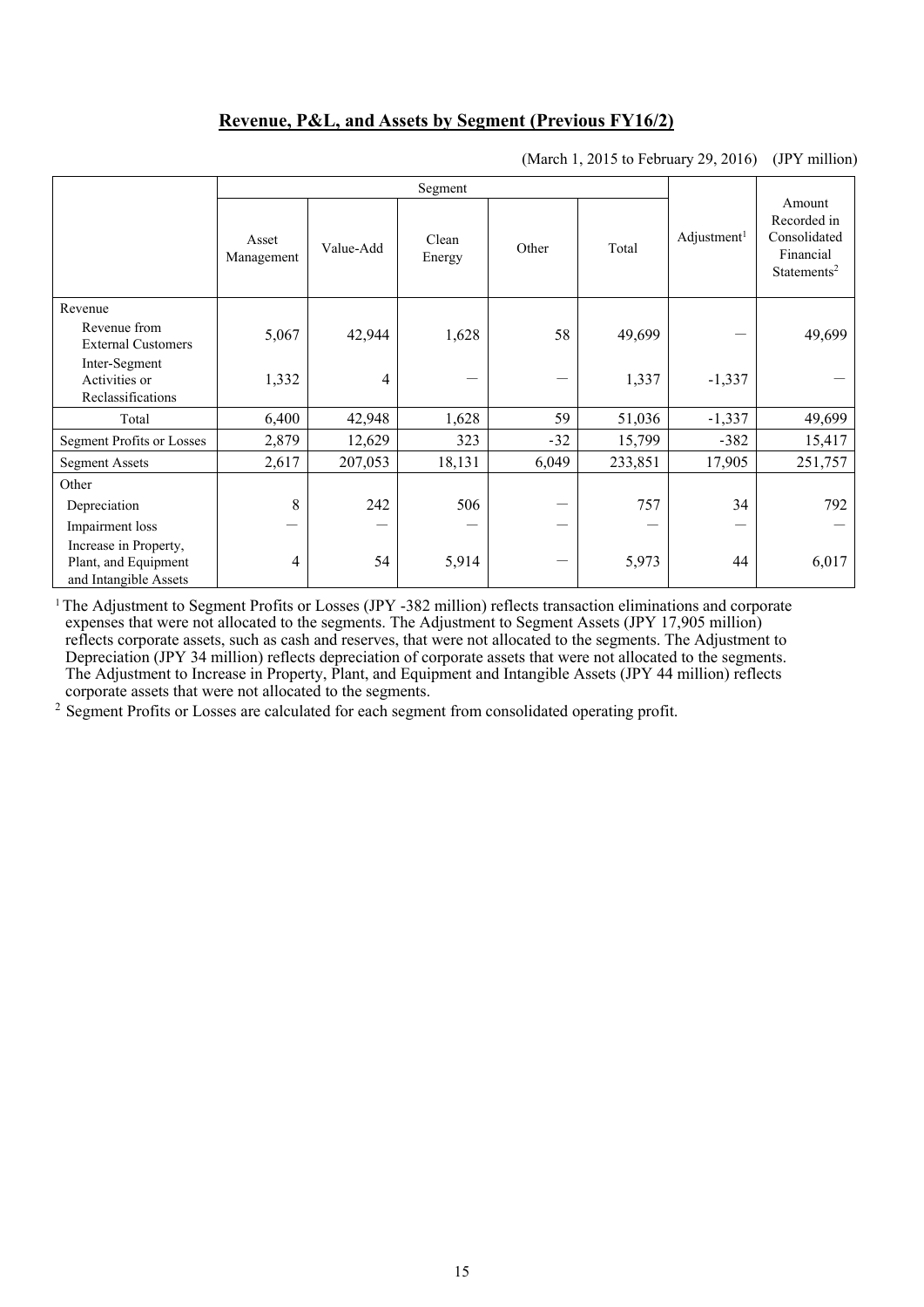# **Goodwill and Amortization by Segment (Current FY17/2)**

## Goodwill

Segment Adjustment Amount Recorded in Consolidated Financial Statements Asset Asset Value-Add Clean<br>Management Value-Add Energy Energy Other Total Amortization during the fiscal year  $111$  15 14 - 141 - 141 Outstanding balance as Outstanding balance as  $\begin{array}{|c|c|c|c|c|c|} \hline 1,519 & 94 & 249 & - & 1,864 & - & 1,864 \ \hline \end{array}$ 

## Negative Goodwill

### N/A

### **Goodwill and Amortization by Segment (Previous FY16/2)**

## Goodwill

Segment Adjustment Amount Recorded in Consolidated Financial Statements Asset Asset Value-Add Clean<br>Management Value-Add Energy Energy Other Total Amortization during the fiscal year  $111$  15 12 - 139 - 139 Outstanding balance as Outstanding balance as  $1,631$  110 201 - 1,942 - 1,942 1,942

# Negative Goodwill

(JPY million)

|                                                    | Asset<br>Management | Value-Add | Clean<br>Energy | Other | Total | Adjustment | Amount<br>Recorded in<br>Consolidated<br>Financial<br><b>Statements</b> |
|----------------------------------------------------|---------------------|-----------|-----------------|-------|-------|------------|-------------------------------------------------------------------------|
| Amortization during<br>the fiscal year             |                     | 90        |                 |       | 90    |            | 90                                                                      |
| Outstanding balance as<br>of the end of the period | __                  | __        |                 |       |       |            |                                                                         |

(JPY million)